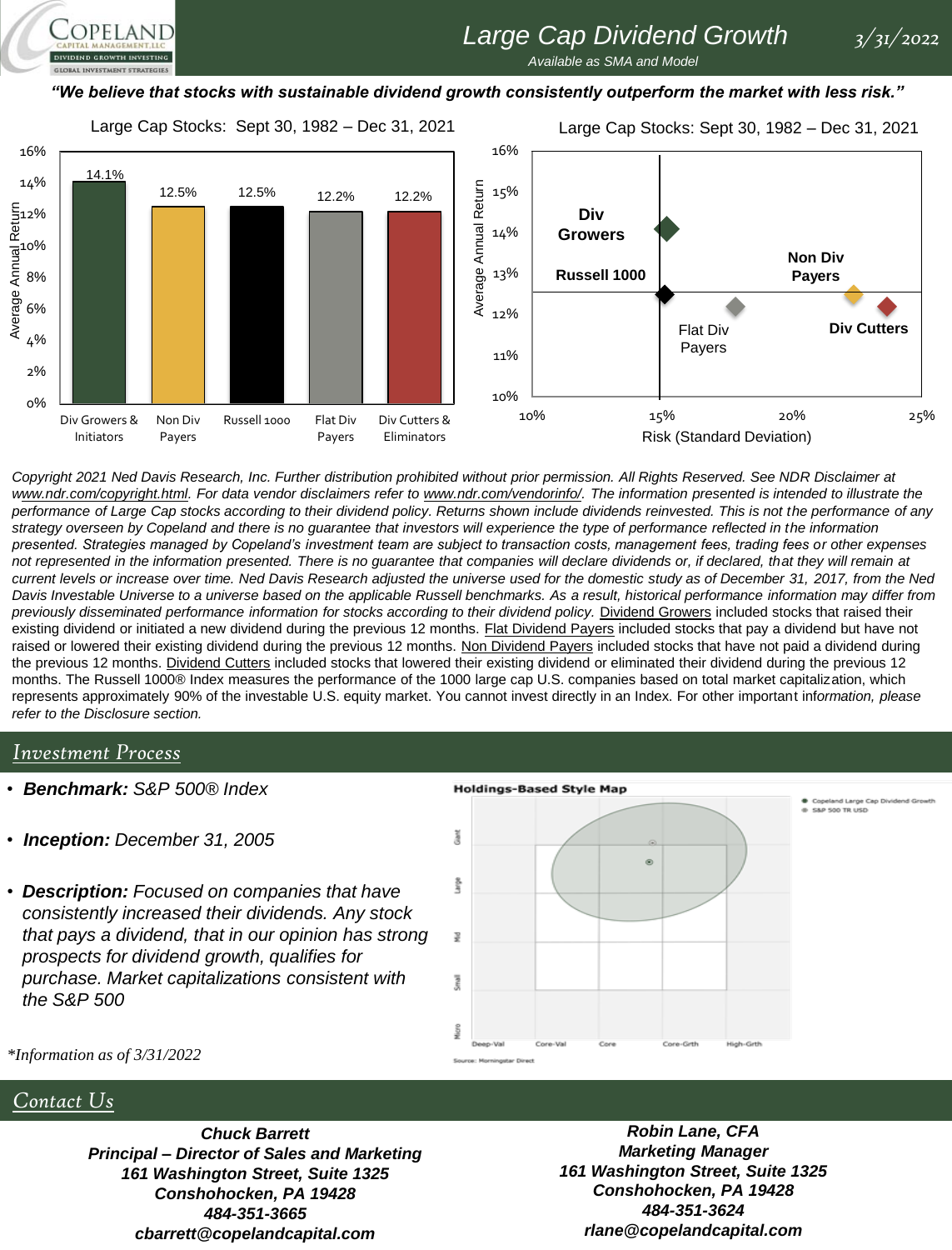## **Stock Universe**

*Companies that have increased their dividends with market capitalizations consistent with the S&P 500*

## **Stock Selection**

*Top ranked stocks within each sector based on our multi-factor fundamental model*

## **Sector Selection**

*We are benchmark aware, however sector weightings are largely a byproduct of underlying security selection*

## **Portfolio**

*Approximately 35 holdings made up of companies that have consistently increased their dividends*

Dividend Growth defines our universe, drives our total return solution and is the centerpiece for our research process.

Dividend Growth stocks are ranked using a proprietary fundamental ranking system. This model evaluates multiple factors in an effort to establish each company's ability to grow its dividends in the future.

Factors we have found to be predictive of strong dividend growth and total returns include:

- ➢ **Dividend Coverage**
- ➢ **Free Cash Flow Generation**
- ➢ **Growth in the Underlying Business**
- ➢ **Return on Capital**

Top-ranked stocks within the model are subject to deep fundamental analysis.

## *Sell Discipline*

Stocks are sold for the following reasons:

- $\triangleright$  Dividend Cut: Any holding that cuts or fails to raise its dividend is sold.
- ➢ Dividend Quality: Portfolio candidates must meet minimum thresholds of cash flows and earnings supporting the dividend. Violation of these thresholds has been found to be predictive of a future dividend cut.
- ➢ Quantitative Ranking Deteriorates: Problems are often exhibited in the quantitative rankings when factors such as earnings momentum, cash flow or return on capital deteriorate. These are red flags for detailed analyst review.
- $\triangleright$  Fundamental Concerns: Analysts are continuously questioning the competitive advantage of the company, as well as macro, regulatory or secular themes, with a focus on identifying risks to the dividend.

### *There is no guarantee that companies will declare dividends or, if declared, that they will remain at current levels or increase over time.*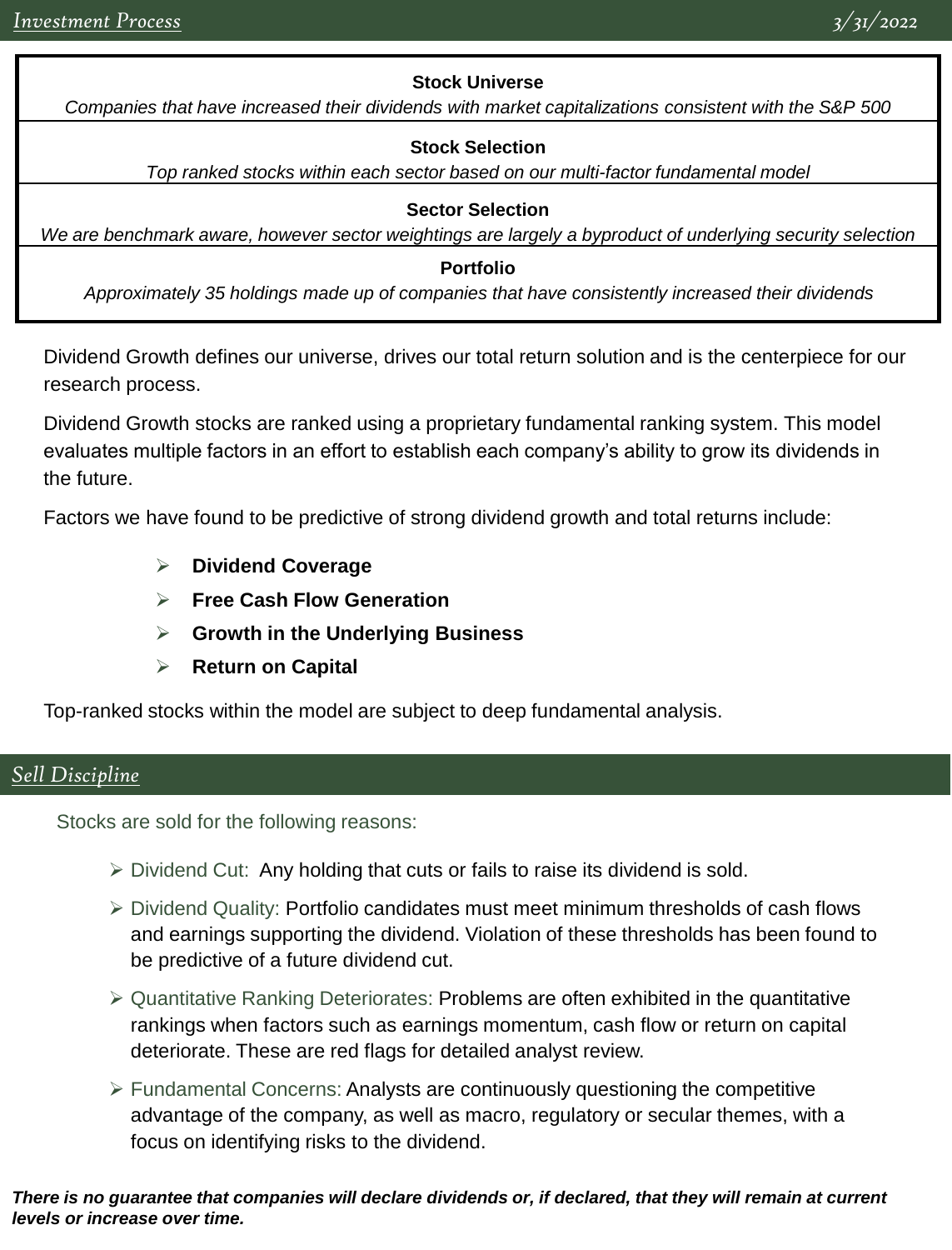

|                                    | Return<br>(%) | Std<br>Dev<br>(9/6) | Beta<br>VS.<br>Market | Alpha<br>vs.<br>Market<br>(%) | Up<br>Capture<br>Ratio | Down<br>Capture<br>Ratio | Tracking<br>Error<br>VS.<br>Market<br>( %) | Observs. |
|------------------------------------|---------------|---------------------|-----------------------|-------------------------------|------------------------|--------------------------|--------------------------------------------|----------|
| Copeland Large Cap Dividend Growth | 10.58         | 13.58               | 0.87                  | 1.19                          | 89.86                  | 83.15                    | 4.28                                       | 195      |
| <b>S&amp;P 500 TR USD</b>          | 10.47         | 14.92               | 1.00                  | 0.00                          | 100.00                 | 100.00                   | 0.00                                       | 195      |
|                                    |               |                     |                       |                               |                        |                          |                                            |          |

FOR BROKER DEALER AND INSTITUTIONAL USE ONLY, NOT FOR PUBLIC OR CLIENT USE.

#### Source: Morningstar Direct

### **Yearly Returns**



#### **Annualized Returns**



#### Source: Morningstar Direct

The data quoted in the charts above represents past performance and does not indicate future returns. Returns for periods of greater than one year are *annualized. Gross returns include transaction costs, but do not reflect the deduction of investment advisory fees. A client's return will be reduced by the advisory fees*  and any other expenses it may incur in the management of its investment advisory account. Copeland's management fees are described herein and in Copeland's *ADV Part 2A. After-tax results will vary from the returns presented here for those accounts subject to taxation. Performance results of the composite are based on*  U.S. dollar returns. Please refer to the Disclosure sections for additional information and Net Performance. **Alpha** is a measure of the difference between actual returns and expected performance, given the level of risk as measured by beta, where beta measures sensitivity to index movements. **Beta** is a measure of the volatility, or systematic risk, of a security or a portfolio in comparison to the market as a whole. **Standard deviation** is a measure of the variability of returns - the higher the standard deviation, the greater the range of performance (i.e., volatility). *Upside Capture ratio* measures the manager's overall performance to the *benchmark's overall performance, considering only quarters that are positive in the benchmark. An Up Capture ratio of more than 1.0 indicates a manager who outperforms the relative benchmark in the benchmark's positive quarters. Downside Capture ratio is the ratio of the manager's overall performance to the benchmark's overall performance, considering only quarters that are negative in the benchmark. A Down Capture ratio of less than 1.0 indicates a manager that outperformed the benchmark in the benchmark's negative quarters. Tracking Error is a measure of how closely a portfolio follows the index to which it is benchmarked. Due to methodology differences in calculating performance, Morningstar performance numbers may vary slightly from other providers. © 2022 Morningstar, Inc. All rights reserved. The Morningstar information contained herein: (1) is proprietary to Morningstar and/or its content providers; (2) may not be copied or redistributed; and (3) is not warranted to be accurate, complete or timely. Neither Morningstar nor its content providers are responsible for any damages or losses arising from any use of this information. Copeland does not review the Morningstar data. This presentation allows you to compare the performance history of Copeland's strategies with its benchmark. Total return is calculated assuming reinvestment of all dividends. For performance numbers current to the most recent month-end, please contact us at 484-351-3700. Market Risk: Overall securities market risks may affect the value of individual securities in which the Copeland strategies invest. Factors such as foreign and domestic economic growth and market conditions, interest rate levels, and political events affect the securities markets. Dividend Cuts Risk: The risk that companies may cut or eliminate their dividends or pay dividends in stock rather than cash causing investors to sell the stocks and the price to fall.*